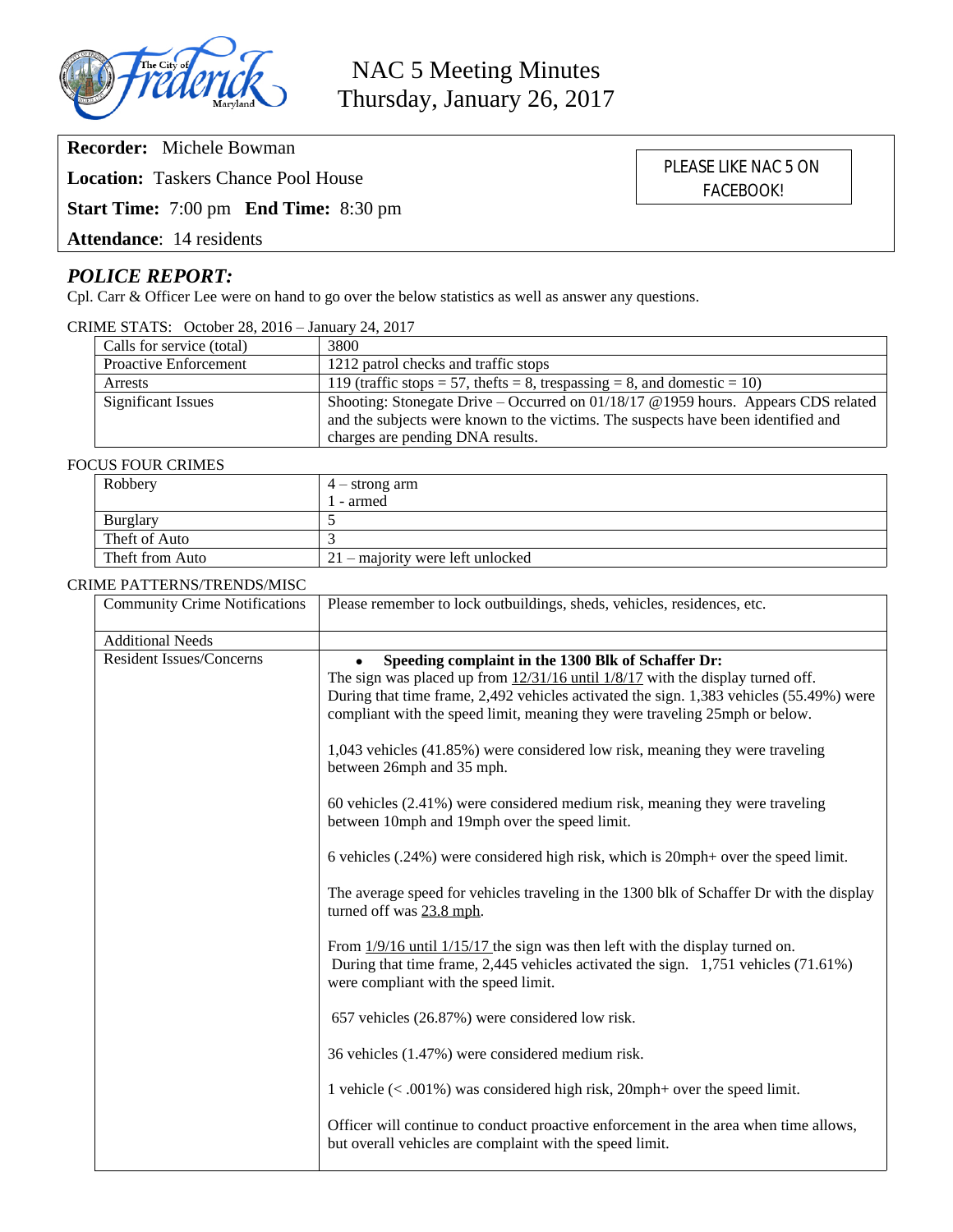|       | Continued Concerns with Traffic flow regarding the new WAWA on<br>$\bullet$<br>Baughman's Lane. The issue is continuing to be worked on with various<br>agencies within the city and SHA. Enforcement and education will be the<br>focus for FPD at this point.           |
|-------|---------------------------------------------------------------------------------------------------------------------------------------------------------------------------------------------------------------------------------------------------------------------------|
|       | • Residents said there have been some people soliciting in the community and<br>have been asking strange questions. Residents were reminded to be vigilant<br>and report any suspicious behavior.                                                                         |
| Other | • Crime information can be found at $\frac{https://communit/rcrimeman.com/}{https://communit/rcrimeman.com/}$ . There is<br>also an App that can be downloaded for cell phones.<br>Applications for the April 2018 academy need to be submitted by September<br>30th 2017 |
|       | Apply now for our next In State lateral academy starting in late 2017<br>FPD Police Explorer Post 153 is accepting new explorers-youth between the<br>$\bullet$<br>ages of 14-20 can apply to explore a career in Law Enforcement.                                        |

### *GUEST SPEAKERS:*

 **Cherian Eapen – City of Frederick, Traffic Engineer ceapen@cityoffrederick.com** Cherian has been with the City of Frederick for six months as the Traffic Engineer. He was in attendance to answer questions from residents. Residents had some concerns they wanted to address with Cherian.

One concern was the intersections to get into Wawa off of Baughmans Lane as well as the light at Baughmans and Rt. 40. The concern is that people are making a U-turn to get into Wawa from Baughmans Lane, which is currently a right in, right out. They said additional signing may be needed. Another concern was the intersection and busses and emergency equipment trying to make the turn onto Rt. 40.

Cherian said that SHA is looking into the issue and will be adding "puppy tracks" coming from the Red Horse Restaurant side. Also areas of concern was the pedestrian crossing around the Wawa and what will happen when Chipolte opens. The hotel manager was in attendance and does not want the parking lot of Motel 6 to be used as a thru way.

Another concern was the 4 way intersection at Willowdale & Schaffer. A complaint was that the stop sign is hard to see with the trees. Trees will be cut back by Parks & Recreation.

A sign was reported knocked over on Baughmans & Shookstown. The sign was repaired by DPW.

Schaffer Drive has pot holes (area where final overlay was not done yet). When will it be fixed?

Cherian shared his contact information and told residents to contact him if they have any concerns.

## *OLD BUSINESS:*

• Please "LIKE" City of Frederick NAC 5 on Facebook

## *NEW BUSINESS:*

## *SUGGESTIONS/COMMENTS/UPDATES:*

## *UPCOMING EVENTS:*

| $\bullet$ | March 11 <sup>th</sup> | $8 \text{ am} - \text{noon}$ | 2 <sup>nd</sup> Annual FPD Crime Summit |
|-----------|------------------------|------------------------------|-----------------------------------------|
|           | • April $26th$         | $6-8$ pm                     | COF Open House – AOPA Hanger            |

#### *NAC 5CONTACT INFORMATION: ournac5@gmail.com*

|                     | Belinda Morton taskerschanceinfo@gmail.com | <b>Sharon Glaser</b> | sglaser@aol.com          |  |
|---------------------|--------------------------------------------|----------------------|--------------------------|--|
| Gerald Harris       | harrisge $04021958@$ aol.com               | Shauna Tunder        | shaunatunder@comcast.net |  |
| Catherine DiGennaro | catherine@digennaro.com                    |                      |                          |  |

## *CITY CONTACT INFORMATION:*

| Michele Bowman, Community Outreach/NAC Specialist: |                    | 301-600-2091 | mbowman@frederickmdpolice.org   |
|----------------------------------------------------|--------------------|--------------|---------------------------------|
| <b>Frederick Police Department</b>                 | Sgt. Paul Beliveau | 301-600-4102 | pbeliveau@frederickmdpolice.org |
| <b>Frederick Police Department</b>                 | Cpl. Tracey Wiles  | 301-600-1276 | twiles@frederickmdpolice.org    |